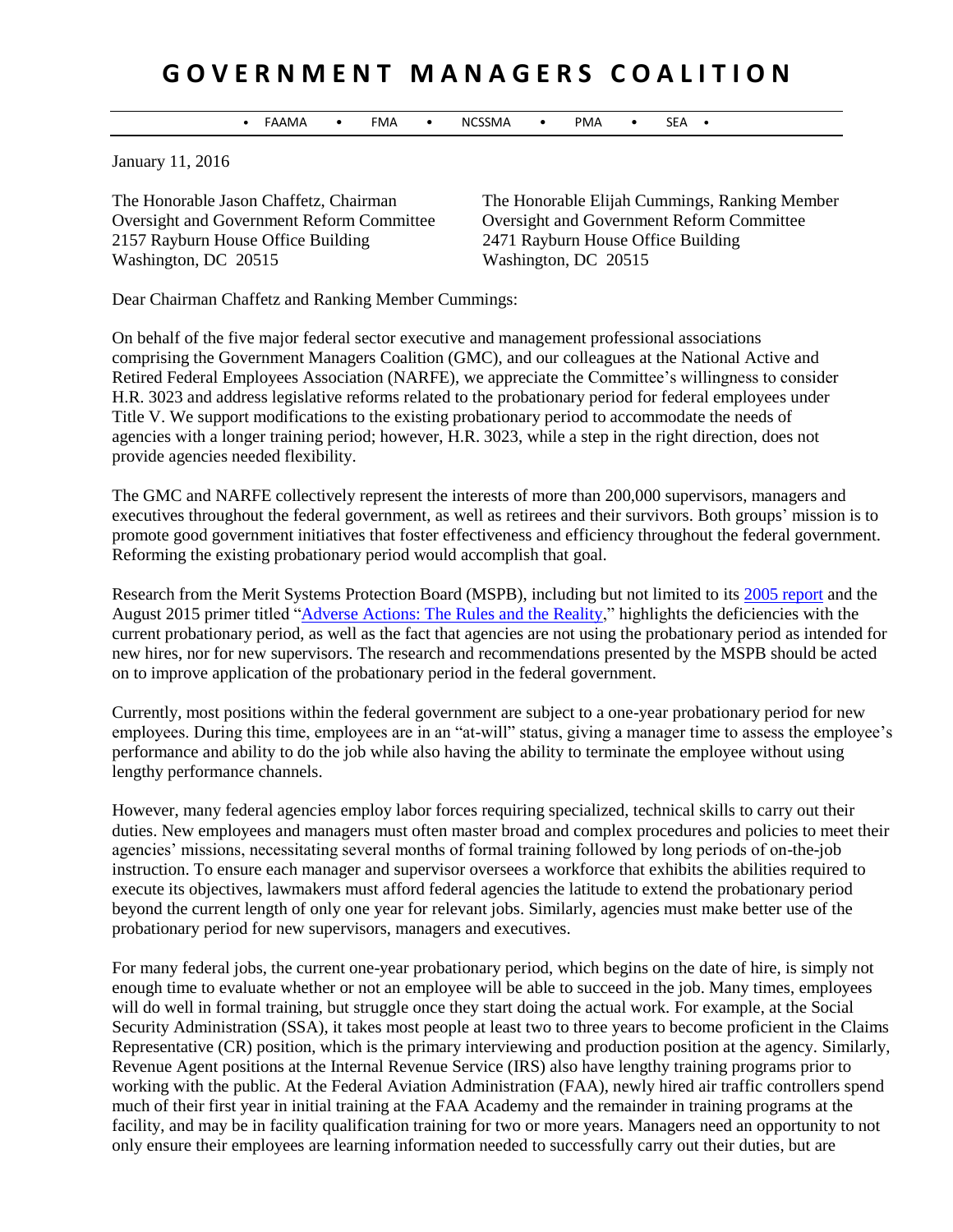## **G O V E R N M E N T M A N A G E R S C O A L I T I O N**

• FAAMA • FMA • NCSSMA • PMA • SEA •

deploying that information appropriately, especially in cases where employees interact with members of the public.

The existing probationary period often places an unfair burden on both the employee and the manager. In many cases, managers are placed in the position of having to decide whether to retain employees when they may not have had sufficient time, or even any time, to evaluate them. If a marginal employee is not removed during the one-year probationary period, the burden of proof required to take a removal action becomes much greater. There is an incentive to dismiss the employee prior to the expiration of the one-year window even though the employee may not have had sufficient time to show that he/she could master the job. To this end, we support provisions that a manager must proactively certify that an employee has passed the probationary period, rather than the current framework in which, after 366 days of employment, the employee's probationary period is over.

Extension of the probationary period is supported by a 2015 Government Accountability Office (GAO) report, [GAO-15-191.](http://www.gao.gov/products/GAO-15-191) Chief Human Capital Officers (CHCO) commented to GAO that often supervisors within federal departments and agencies are not given sufficient time to accurately review performance before the probationary period is complete. CHCOs recommended to the GAO an extension of the probationary period in order to accurately assess an employee's abilities in the federal workforce. Further, we note that the Congress already approved a two-year probationary period for employees at the Department of Defense, as part of the fiscal year 2016 National Defense Authorization Act (NDAA). The current economic environment requires agencies to take on greater responsibility while receiving fewer resources, and it is critical that agencies fill positions with the best men and women to fulfill the mission on behalf of the American public.

Learning the lesson from the  $112<sup>th</sup>$  Congress, the last time probationary period reform was considered in Congress, we recommend that the Committee adopt a more flexible framework, such as language under consideration in the U.S. Senate. A one-size-fits-all probationary period does not reflect the complexity of duties and skill sets in the federal workforce. For some jobs, a one-year probationary period is completely adequate. If an employee is subject to formal training lasting more than one month, the employing agency may require a probationary period for the position that begins on the date of the initial appointment and ends one year after the date on which the employee completes formal training. In order to help ensure that new supervisors, managers and executives perform adequately in their new roles, the committee should also consider language calling for the probationary period to be utilized appropriately in these roles.

The GMC and NARFE are grateful for the Committee considering this legislation at the markup and believe that linking the probationary period to initial training and extending the period of time to adequately assess a new employee are steps in the right direction of commonsense federal workforce reform. A reasonable extension for positions that require longer training programs would lead to an improved federal government that can better serve the American public, and we urge support for these reforms. Should you require additional information or want to discuss this issue further, please contact Greg Stanford with the Federal Managers Association at [gstanford@fedmanagers.org](mailto:gstanford@fedmanagers.org) or (703) 683-8700.

Sincerely,

ANDY TAYLOR PATRICIA J. NIEHAUS President President

 $\overline{\phantom{a}}$ 

FAA Managers Association Federal Managers Association